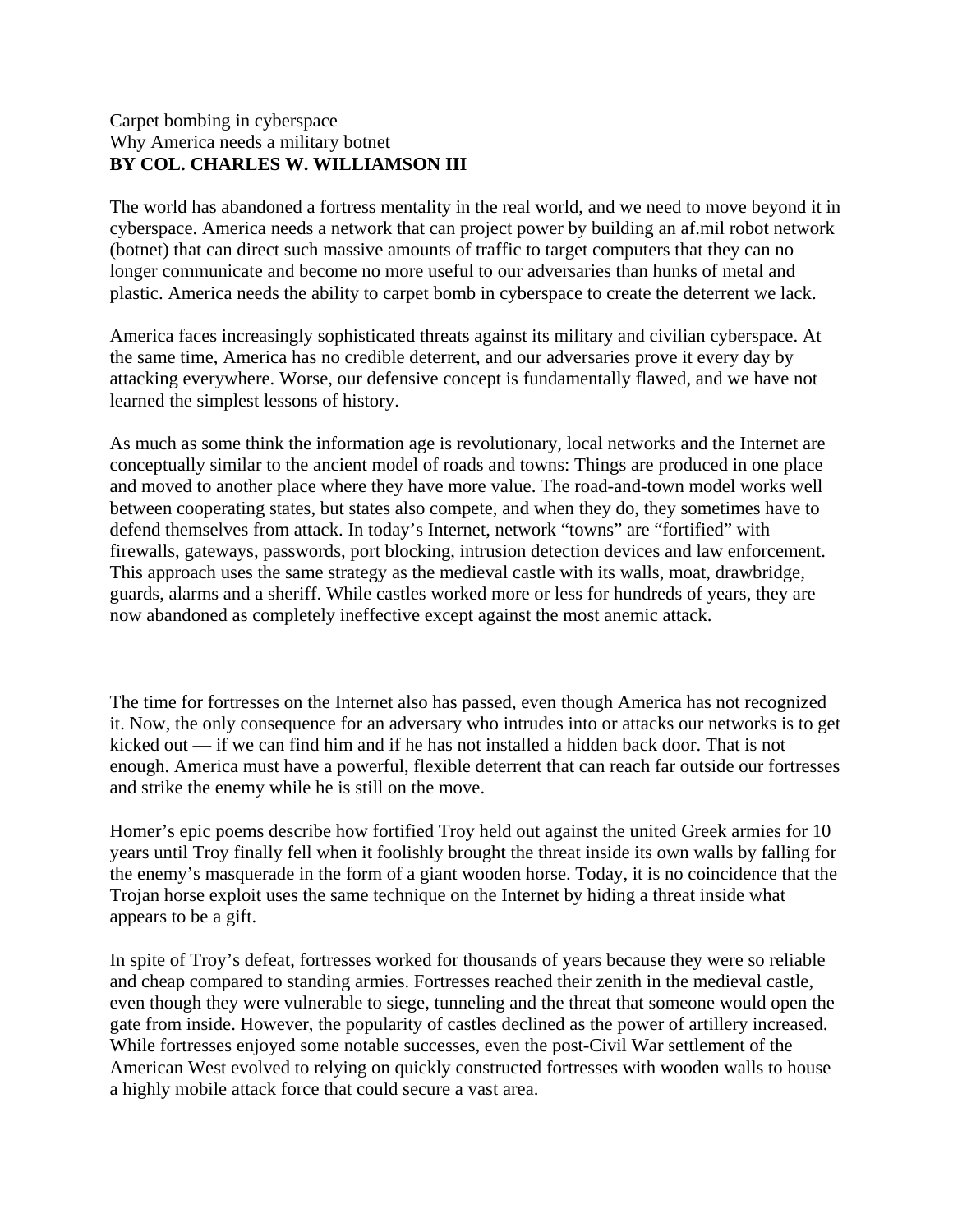The death knell for the fortress came during World War II at the Belgian Fort Eben-Emael. Its answer to the artillery threat was thicker and higher walls and the threat of its own artillery against any enemy in the vicinity of the fort, especially at the nearby bridge. But the attack did not come across the bridge. It came from the air. The Germans cunningly dropped storm troopers in gliders right in the middle of the fort, engaged the garrison and tied it up long enough for the massive German Army swarming across the bridge to compel surrender, which came in just one day.

Today, every Army outpost in America traces its roots to the walls, guards and gates of Troy. But none of today's forts relies for boundary defense on anything more substantial than a chain-link fence, even though the base may contain billions of dollars in military equipment and the things most important to the soldiers — their families. The U.S. intends for defense of its "forts" to occur thousands of miles away. We intend to take the fight to the enemy before the enemy has a chance to come here. So, if the fortress ultimately failed, does history provide a different model?

## AIR BASE DEFENSE

Almost from the beginning, air base defenders recognized the need to defend in close, coupled with the necessity of finding the enemy and destroying his planes on the ground before they launch.

In "Air Warfare and Air Base Air Defense," John F. Kreis described the early defense of the air weapon. From the beginning of World War I, defense happened when the enemy was above your airfield, with expediencies such as Lewis machine guns mounted on stumps in the ground. However, by 1915, British Maj. Gen. Hugh Trenchard's large, repeated raids on German airfields put the Germans on the defensive. Today's air base defense concept still uses a layered defense in depth, but it starts as far as possible from the air bases, then relies on close-in defense only as a last resort. That capability in cyberspace can exist in an af.mil botnet.

A botnet is a collection of widely distributed computers controlled from one or more points. Criminals build botnets by using automated processes to break through the defenses of computers anywhere in the world and implant their programs or code. Often, the computer user is tricked through a crafty e-mail into cooperating with the installation of the code. The infected machines are called zombies and can be remotely controlled by masters. Hackers can build multiple levels of masters and zombies with millions of computers.

Hackers often use botnets to generate spam, but their real strength lies in their ability to generate massive amounts of Internet traffic and direct it against a small number of targets. This is called a distributed denial of service (DDOS) attack. The effect is that the target computers are cut off from the Internet. Because communication is often a computer's main purpose, a compromised computer might as well be a rock. While preparation and money can help target computers defend themselves, once under attack, they have little ability to recover.

Multiday attacks against CNN and Yahoo in 2000 and against Estonia in 2007 cost tens of millions of dollars. The SANS Institute projects that increasingly sophisticated botnets will be the No. 2 cyber security menace for 2008. A DDOS attack against a net-centric military could stop or delay any operation it intended. How could the U.S. military build such a system?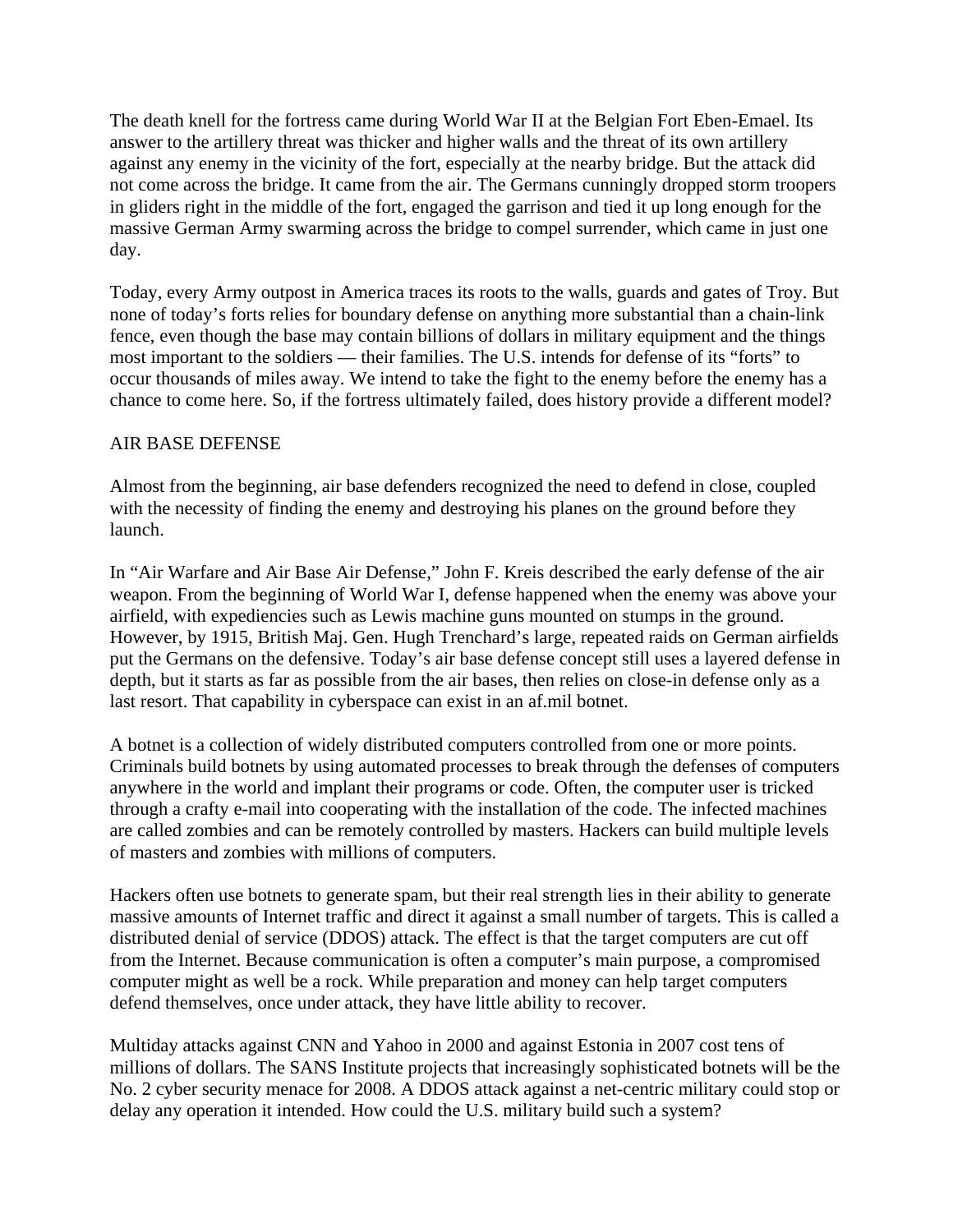## BUILDING THE AF.MIL BOTNET

The U.S. would not, and need not, infect unwitting computers as zombies. We can build enough power over time from our own resources.

Rob Kaufman, of the Air Force Information Operations Center, suggests mounting botnet code on the Air Force's high-speed intrusion-detection systems. Defensively, that allows a quick response by directly linking our counterattack to the system that detects an incoming attack. The systems also have enough processing speed and communication capacity to handle large amounts of traffic.

Next, in what is truly the most inventive part of this concept, Lt. Chris Tollinger of the Air Force Intelligence, Surveillance and Reconnaissance Agency envisions continually capturing the thousands of computers the Air Force would normally discard every year for technology refresh, removing the power-hungry and heat-inducing hard drives, replacing them with low-power flash drives, then installing them in any available space every Air Force base can find. Even though those computers may no longer be sufficiently powerful to work for our people, individual machines need not be cutting-edge because the network as a whole can create massive power.

After that, the Air Force could add botnet code to all its desktop computers attached to the Nonsecret Internet Protocol Network (NIPRNet). Once the system reaches a level of maturity, it can add other .mil computers, then .gov machines.

To generate the right amount of power for offense, all the available computers must be under the control of a single commander, even if he provides the capability for multiple theaters. While it cannot be segmented like an orange for individual theater commanders, it can certainly be placed under their tactical control.

For computer network attack intended to create effects for a theater commander, the most sensible person to exercise tactical control is the Joint Force Air Component Commander (JFACC). The JFACC is responsible for the theater's deep-strike capability and habitually operates in parallel warfare with hundreds of simultaneous strikes on hundreds of locations. That is exactly the kind of capability provided by the af.mil botnet. Also, the JFACC has the most at stake in using the botnet for deterrence, limited strike or massive strike because it is the JFACC who will have to send in his joint airmen if the botnet fails. This means he will have the most incentive to compel the Air Force to build and exercise this tool for him.

Computer network defense presents a different problem. Here, the botnet needs to be under the tactical control of a combatant commander with global responsibility. The enemy is almost certain to attack from every quarter and will completely ignore or actively exploit our seams between regions. Cutting up the botnet into regional pieces would so dilute its power that it would be worthless and make rapid employment functionally impossible.

The system also needs to avoid tampering and fratricide. Cannoneers of fuse-fired artillery carried spikes which they could quickly drive in the fuse hole to prevent the weapon from being turned on friendly forces if their position was overrun. The af.mil botnet could replicate that protection with various mechanisms, including disabling the botnet code if an automated check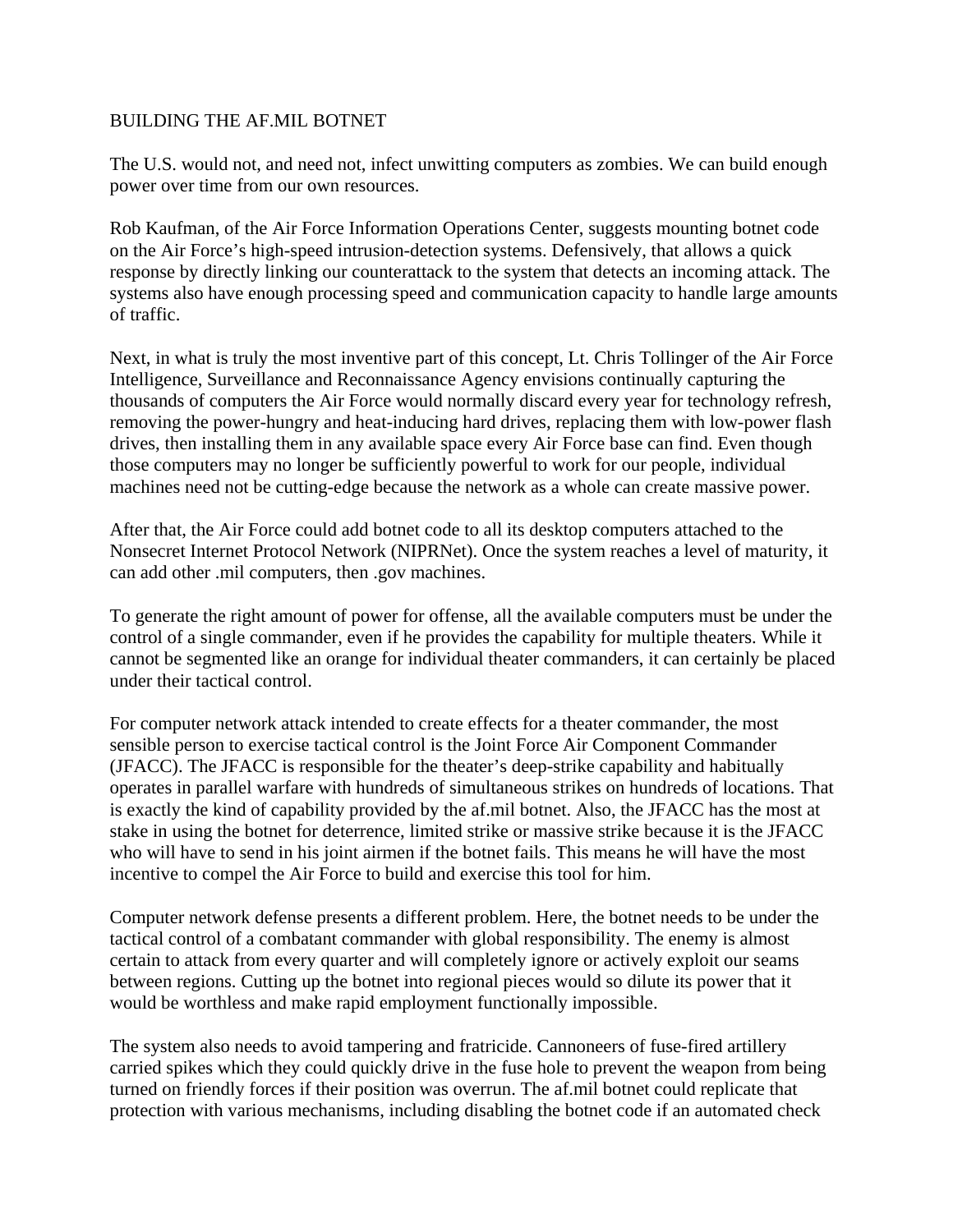indicated the code has been altered. The af.mil botnet could protect against fratricide by having filters to prevent attacks against .mil, .gov or registered allied addresses, unless specifically overridden.

## PARADE OF HORRIBLES

Lawyers have been known to trot out a "parade of horribles" to demonstrate weaknesses in an idea. These issues are difficult but not insurmountable. But before addressing them, it is important to note what the botnet is not.

The af.mil botnet is not a replacement for law enforcement action or diplomacy. If the harm coming to U.S. systems is low enough that a military response is not required, the U.S. must default to traditional responses that respect the sovereignty of other nations, just as we expect them to respect our sovereignty and the primacy of our responsibility to stop harm coming to them from the U.S. With that understanding, what challenges remain?

Some people would fear the possibiltiy of botnet attcks on innocent parties. If the botnet is used in a strictly offensive manner, civilian computers may be attacked, but only if the enemy compels us. The U.S. will perform the same target preparation as for traditional targets and respect the law of armed conflict as Defense Department policy requires by analyzing necessity, proportionality and distinction among military, dual-use or civilian targets. But neither the law of armed conflict nor common sense would allow belligerents to hide behind the skirts of its civilians. If the enemy is using civilian computers in his country so as to cause us harm, then we may attack them.

On the other hand, if the U.S. is defending itself against an attack that originates from a computer which was co-opted by an attacker, then there are real questions about whether the owner of that computer is truly innocent. At the least, the owner may be culpably negligent, and that does not, in fairness or law, prevent America from defending itself if the harm is sufficiently grave. Two scenarios reveal that the issues are more political than legal.

From a legal standpoint, the U.S. has long been a proponent of the international law doctrine of "defense in neutral territory" since Secretary of State Daniel Webster in 1842 accepted the British explanation that they had exercised their right of self-defense in capturing the steamer Caroline from an American pier, setting it ablaze, then sending it plunging over Niagara Falls after it had been used in the service of Canadian rebels: "Respect for the inviolable character of the territory of independent nations is the most essential foundation of civilization ... [and] exceptions should be confined to cases in which the 'necessity of that self-defence is instant, overwhelming, and leaving no choice of means, and no moment for deliberation.'" Notably, the British were not responding to harm caused by the U.S. government but to harm caused by criminals acting from U.S. territory. That may well be the case if the U.S. uses the af.mil botnet defensively. However, the bigger legal challenge for the U.S. is reciprocity. What we do to other countries, they get to do to us without our complaining.

The political ramifications may be more difficult to manage. A U.S. defensive DDOS attack on a neutral country, or on multiple neutral countries, will certainly require the U.S. to explain itself. Commanders need to be ready to disclose some facts indicating why the U.S. took action and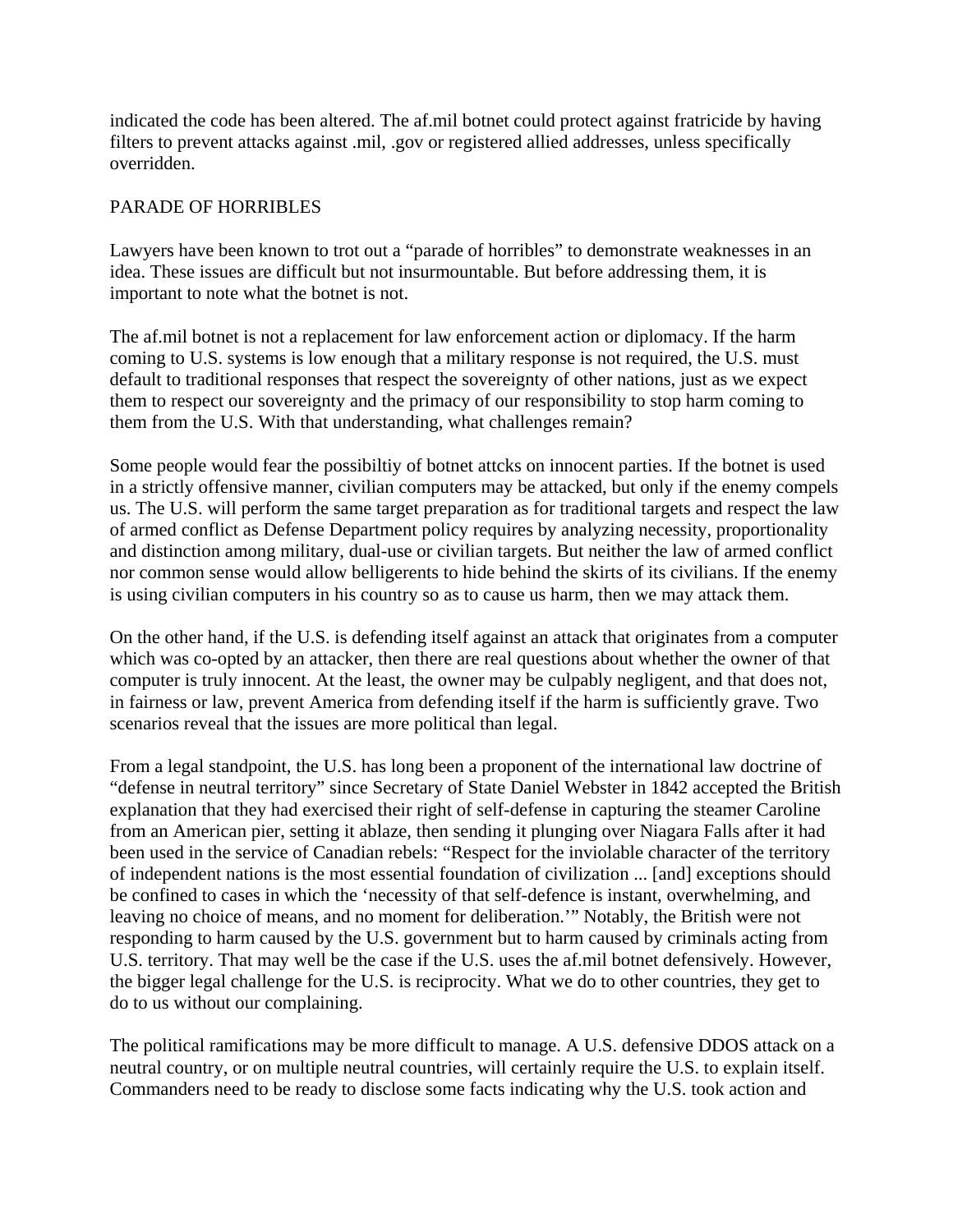what they did to tailor their response. Finally, the U.S. needs to be ready to consider legitimate claims for compensation, if warranted.

The truly difficult problems come in defending against attack from devices adversaries have captured from U.S. or allies' civilians. Generally, the U.S. military is not going to attack a U.S. private computer. Harm coming from one of those machines will first be treated as a crime, and military forces should stay out of the situation in accordance with the Posse Comitatus Act. However, Title 10 of the United States Code, Section 333, allows the president to order use of the military in the U.S. under tightly controlled conditions when civil authorities are overborne.

More challenging is the problem of an attack coming from an ally's civilian computers. Obviously, the U.S. would seek allies' cooperation if at all possible, but we could be in a position of launching an attack on a nation whom we have sworn to protect in a mutual defense pact. Together, the U.S. and its allies can reduce this risk by cooperating to maximize computer security. If we attack them as a matter of proportionate response, it would only be because computers in their territory are attacking us.

The biggest challenge will be political. How does the U.S. explain to its best friends that we had to shut down their computers? The best remedy for this is prevention. The U.S. and its allies need to engage in a robust joint endeavor to improve net defense and intelligence to minimize this risk.

A smart enemy will load his attack code in as many countries as possible so that when we launch a defensive strike, the maximum number of countries will be angry at the U.S. at the same time. However, this carries some risk for the real controller of the botnet that struck the U.S. If they spread their code broadly, they increase the incentive for multiple countries to cooperate in finding the truth of the attacks, so risk balances against reward. In the meantime, we have defended our own capability if circumstances required.

Also, a smart enemy will use "IP spoofing" by crafting his own DDOS attack packets to appear to come from somewhere other than the Internet Protocol (IP) address of the real node launching the attack. He could even craft his packets to make it appear the attack was coming from inside U.S. military networks so that if we merely captured the apparent source IP address and used that to aim the attack we would fire our botnet at our own computers. However, U.S. operators need not use the source IP address as the only pointer. All available information can be used to aim the attack, including the sophistication of the attack, targeting of sensitive systems and level of damage. If intelligence and circumstances point to a particular country, the U.S. is not barred from exercising its rights of self-defense or proportionate response just because the attacker was crafty. Military history is full of deception, and IP spoofing is simply the latest incarnation. In addition, the attacker could be guilty of the war crime of perfidy, or at least violate the U.N. prohibition against unfriendly acts, and call down on himself the ire of the international community, if he attempts to hide inside the cyber domain of a neutral nation. In any event, this threat illustrates the urgent need to improve the chance of proper targeting of our response to attack by cooperating to build an Internet version of the Distant Early Warning radars (the DEW Line) the U.S. and its allies jointly employed near the Arctic Circle during the Cold War.

There will be voices of skepticism.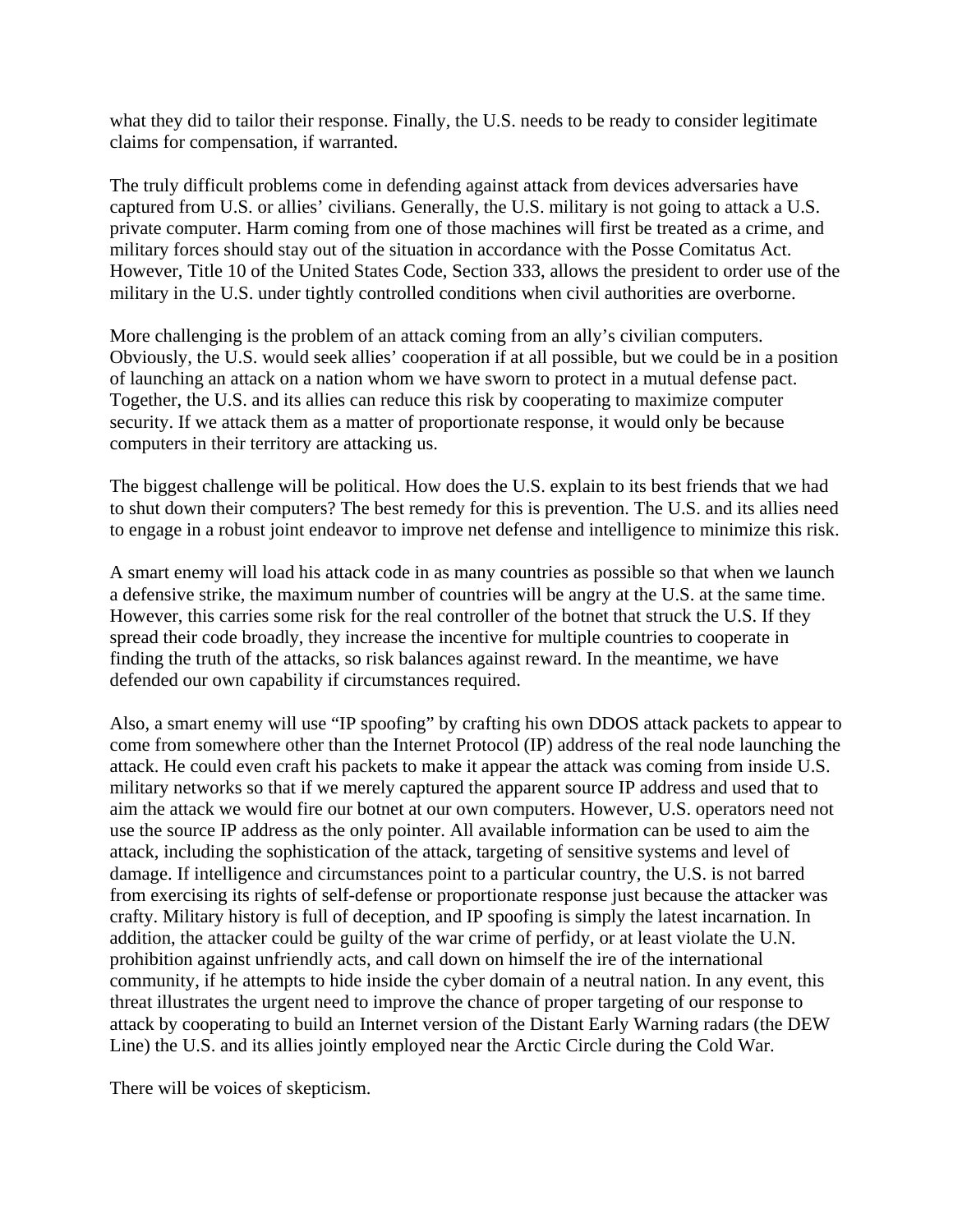"There are engineering challenges." Yes, there are. They include potential choke points at border routers and backbone gateways. However, there are solutions, such as broadly distributing the computers or routing the technology refresh machines directly to the Internet. America's Air Force has tackled tougher challenges. In any case, the current defensive concept is fundamentally flawed and cannot continue as our sole protection.

"Intelligence requirements would be too great." While the joint doctrine on information operations notes that intelligence requirements for information operations can be more extensive than for kinetic operations, it did not contemplate an af.mil botnet. One of the advantages of a botnet is that offensive targeteers essentially only need the IP address of the target device, plus an appropriate level of intelligence, to allow an informed collateral damage assessment.

"Our enemies will know it was America that attacked them." Precisely. We want potential adversaries to know this capability works and will be used when needed. In fact, we should do live-fire demonstrations on the Internet against range targets so foreign signals intelligence organizations can observe. Of course, we should fire inert rounds so as to not give away secrets.

"We might kill someone in a hospital or shut down emergency services." The risk of this occurring is overblown. Hospitals and emergency services already need backup plans in case of many exigencies from natural causes, including the types of power and communications outages that a DDOS could cause. Also, target preparation in cyberspace can create no-strike lists just like the physical world.

"Brute force attacks lack elegance." Who cares? The U.S. successfully conducted area bombing against Taliban trenches in Afghanistan. Not every attack needs to be with a laser-guided bomb. Brute force has an elegance all its own.

"This is not a silver bullet." Of course not. A DDOS is not a good defense against espionage. The U.S. still needs a layered defense in-depth with firewalls, software patches, good information assurance and brilliant defenders because the botnet would do little against a phishing attack in which a hacker tricks people into running malicious software. However, what the botnet offers that does not exist today is the ability to let the enemy know he might be caught and suffer an attack that would take the benefit out of his risk.

"We might start a new arms race." We are in one, and we are losing. Gen. James Cartwright, then-commander of the U.S. Strategic Command, testified for the 2007 Report to Congress of the U.S.-China Economic and Security Review Commission that analysts think China has the world's largest denial-of-service capability. Can the U.S. reasonably believe that other nations have not learned from the DDOS attacks on Yahoo and CNN in 2000 or on Estonia in 2007? As Gregory Rattray projected in his book, "Strategic Warfare in Cyberspace," if we are, or are about to be, engaged in a conventional conflict, the adversary may launch a DDOS that, under the right circumstances, could deter or delay us. Their capability could reduce our options. In addition, at least one foreign nation has advocated unrestricted warfare in cyberspace.

While the U.S. can have a plan to control each of the "horribles" in the parade, it is less certain that adversaries will.